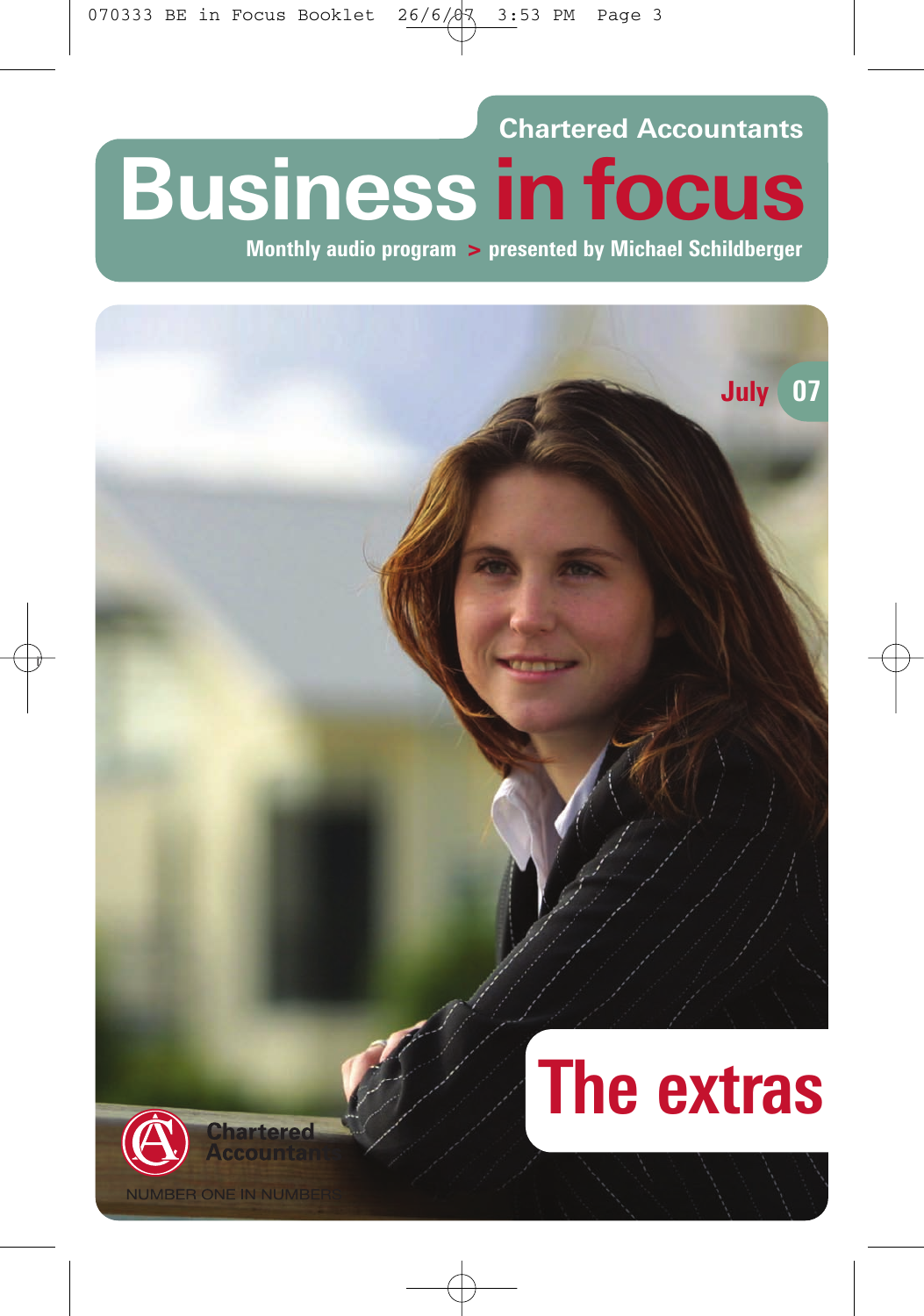

On this month's CD our "cover girl", the inspirational Kirsty Dunphey, tells a remarkable story. Now aged 27, Kirsty became a millionaire seven years after her family's business had collapsed. Her determination as a teenager has many lessons for anyone in business. She explains how she was able to establish new businesses without money and with the odds against her in terms of dealing with bank managers when she was so young, female and had no track record.

We can all learn on this month's program from a highly experienced former executive of the huge Wal-Mart chain in the US. Michael Bergdahl, who was Wal-Mart's Director of People - with two million employees -- now travels the world teaching small to medium-sized businesses lessons from the operations of a giant. And yes, surprisingly, there are many.

Our regular economist Professor Neville Norman looks ahead at the start of the new financial year and so too does Stock Doctor Tim Lincoln, highlighting his analysis of good buys.

Mark Parker of Lander & Rogers Lawyers explains how accountants can get more involved in marriage breakdown settlements - specially in superannuation splitting.

And we have details of new toolkits developed under the auspices of the Institute of Chartered Accountants. They cover property transactions and management accounting

I hope you enjoy this month's CD and Extras booklet and I wish you a successful financial year ahead.

Michael

Michael Schildberger Managing Director

© Copyright 2007 Business Essential Pty Ltd ABN 98 006 144 449 and the Institute of Chartered Accountants in Australia ABN 50 084 642 571. Business Essentials and the BE logo are registered trademarks of Business Essentials Pty Ltd. Neither Business Essentials Pty Ltd nor Michael Schildberger, nor the Institute of Chartered Accountants in Australia, nor sponsors of this program accept any form of liability, be it contractual, tortious or otherwise, for the contents of this CD or for any consequences arising from its use or any reliance placed upon it. The information, opinions and advice contained in this CD are of a general nature only and may not relate to or be relevant to your particular circumstances.

website www.be.com.au Chief Editor John Hounslow Production Manager Heather Dawson Studio Manager Peter Letts

Advertising/Sponsorship Nick Schildberger nschildberger@be.com.au

Managing Director Michael Schildberger

Publisher Business Essentials Pty Ltd ABN 98 006 144 449

405 Riversdale Road, Hawthorn East VIC 3123 Phone (03) 9882 8333 Fax (03) 9882 8017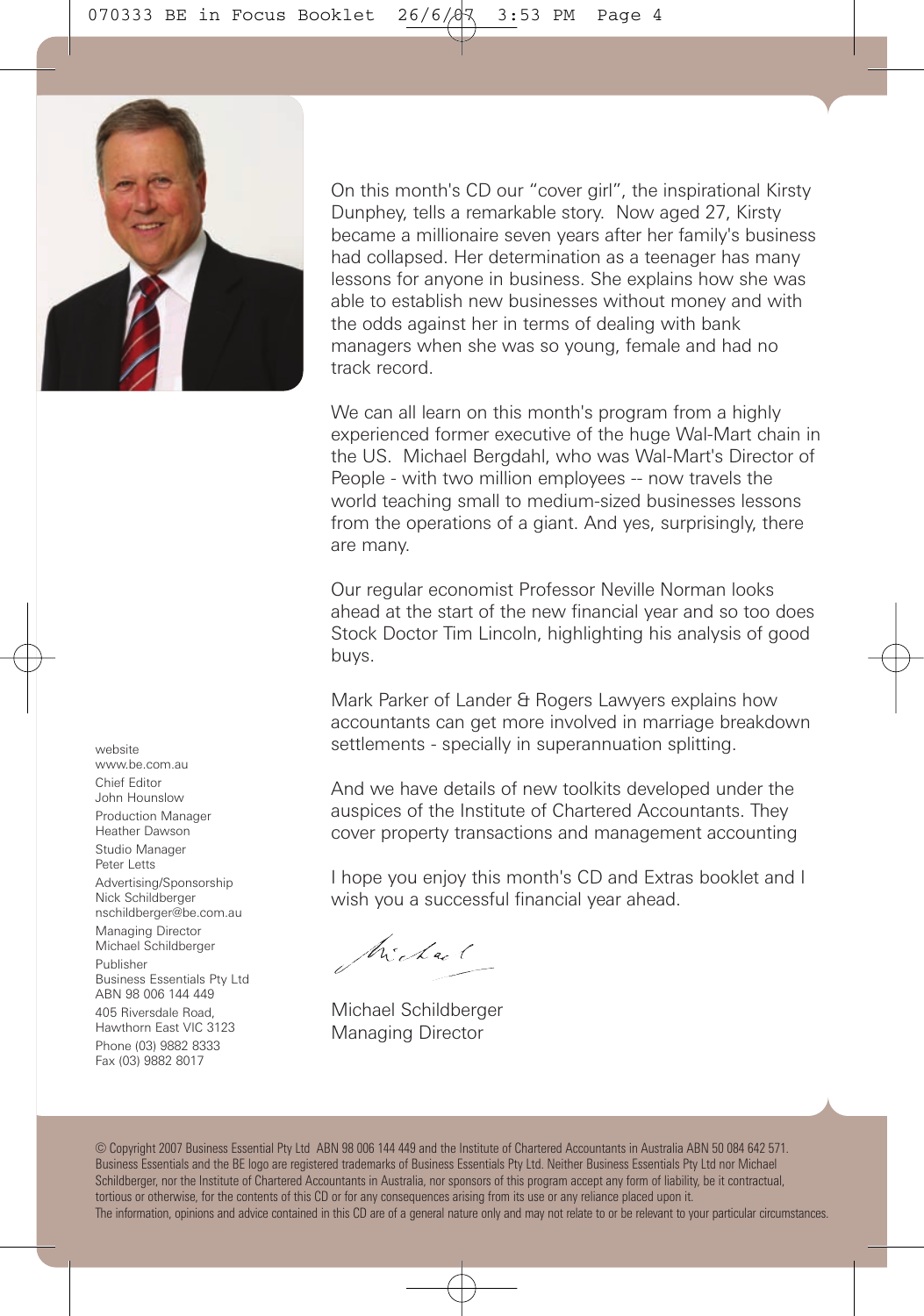## Track 1 SUPERANNUATION SPLITTING

Mark Parker, Lander & Rogers Lawyers

- > Since December 2002 legislative amendments in the Family Law Legislation Amendment (Superannuation) Act 2001 mean superannuation is treated as property, theoretically in the same way as the family home or other matrimonial assets, and capable of being divided in such proportion as the Court sees fit
- > The Court must determine the value of the asset pool inclusive of superannuation entitlement, assess the contribution that each party has made towards each matrimonial asset including superannuation, assess the future needs of each party and then determine whether the proposed percentage split is fair and equitable
- > The taxation of benefits under the super splitting laws is governed by the Family Law Legislation Amendment (Superannuation) (Consequential Provision) Act 2001, which also amends the Income Tax Assessment Act 1936 (ITAA 1936) and the Income Tax Assessment Act 1997 (ITAA 1997). This creates opportunities for accountants to work more closely with lawyers

# Track 2 PROPERTY TRANSACTIONS

Bruce Thomas, Institute of Chartered Accountants in Australia

- > The ATO tried to put forward a view that "enterprise" for GST purposes was much wider than the income tax concept of a "profit making undertaking". Its latest Ruling backs down somewhat from that position
- > The Property Transactions Toolkit contains comprehensive explanations covering a wide range of tax issues concerning property transactions and checklists, flowcharts and working papers
- > I have found 4 main issues to consider two applying to vendors and two to purchasers. The toolkit explains these with examples and looks at how to avoid falling foul of the ATO
- > It is a very difficult issue to negotiate with any confidence. The Toolkit gives great insights into understanding the application of cases such as Scottish Australia Mining, Whitfords Beach and more recent cases such as Price Street Development v FCT.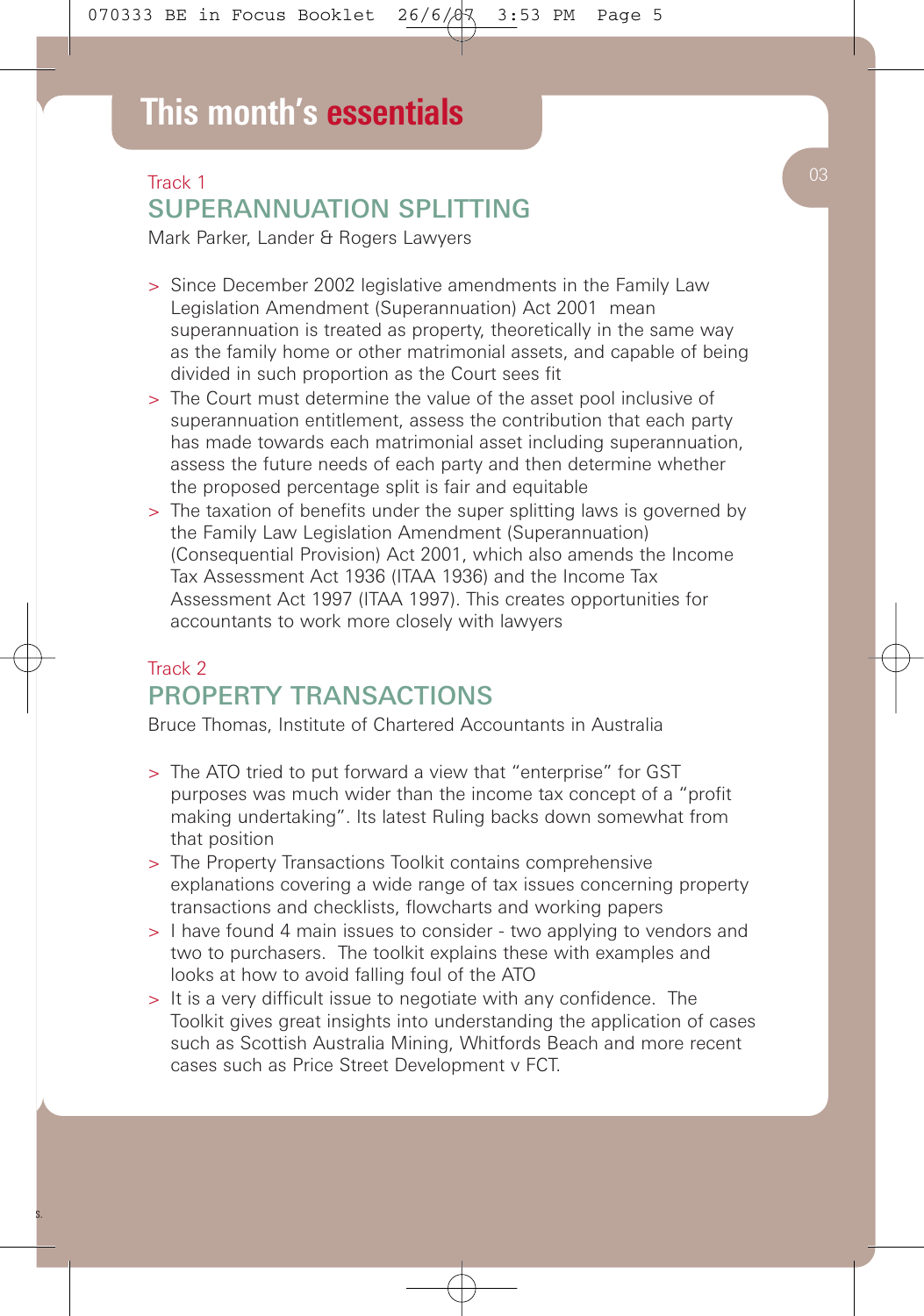# Track 3 MID-YEAR ECONOMIC UPDATE

Professor Neville Norman, Melbourne University

Mid-Year Economic Update: The "strong" economy

- > Great news for business economic growth is back over 3%
- > Bad news it should be sustained at 4%; the 'world' is growing at over 5%
- > Bad move with growth near 4%, warnings of (interest) rate rises emerge
- > Inside the growth: NSW lagging, WA and Queensland are booming
- > Export growth is mainly prices rather than volumes; asset markets (property/shares) are leading a sizeable uplift in wealth - and inequality
- > Despite the increased risk profile in all this, a good prospect for business, even if the recent drought-breaking rains are not sustained

Business planning for 2007/8: Better growth and restrained inflation and wages growth

Watch-outs: (unjustified) Rate rises; drought return, wages outbreak; election antics.

# Track 4 SURVIVING A COMPUTER CONTRACT

Paul Brennan, Brennans Solicitors

- > Beware limitations in the exclusion clause
- > Check compensation for damages as outlined in the contract
- > Address the question of transfer to other divisions or companies
- > Look at the Escrow agreement
- > Make sure you have a termination clause if things go wrong or if you decide to sell your business. And beware stiffing!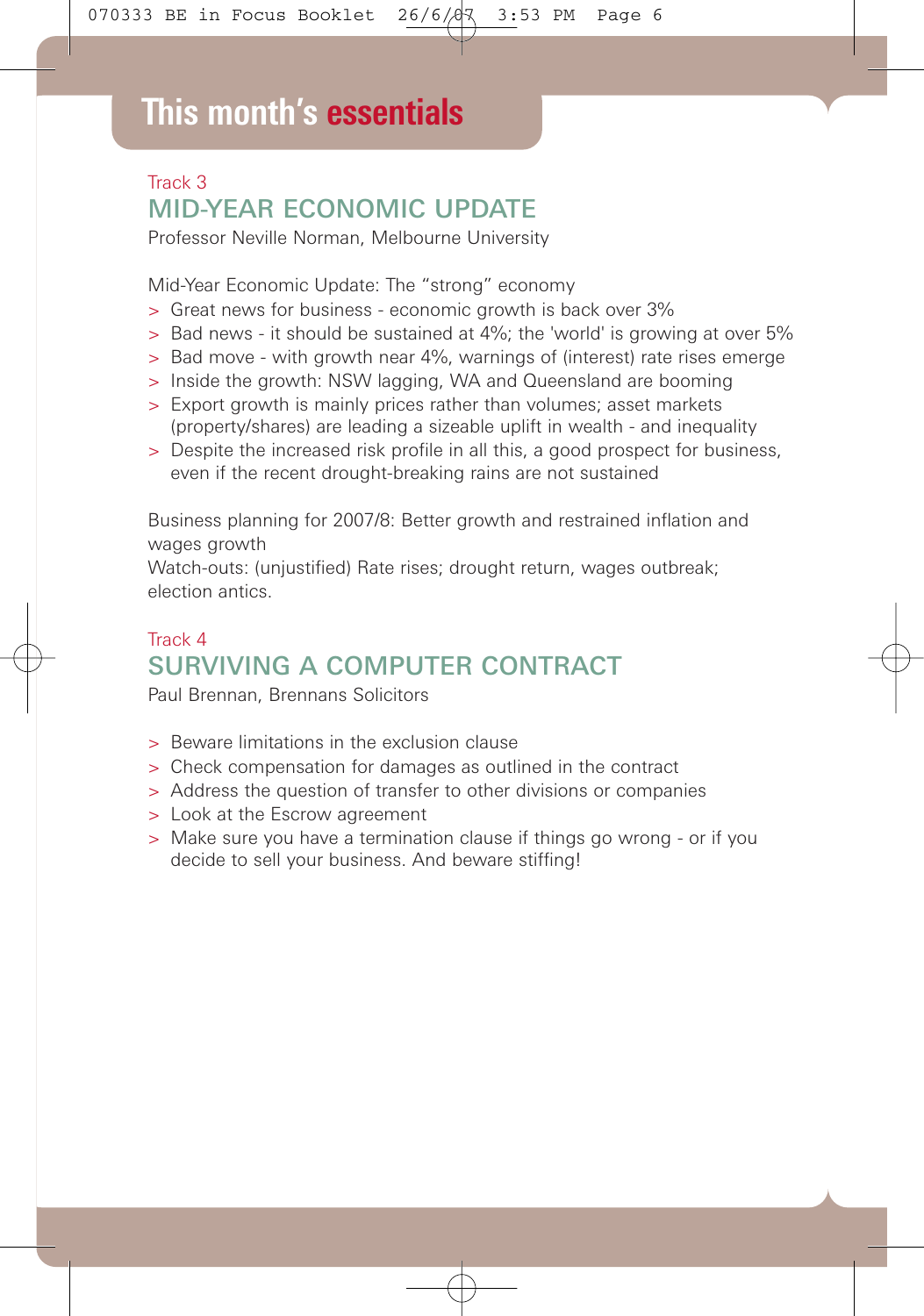# Track 5 and 5 and 5 and 5 and 5 and 5 and 5 and 5 and 5 and 5 and 5 and 5 and 5 and 5 and 5 and 5 and 5 and 5 and 5 and 5 and 5 and 5 and 5 and 5 and 5 and 5 and 5 and 5 and 5 and 5 and 5 and 5 and 5 and 5 and 5 and 5 and MANAGEMENT ACCOUNTING TOOLKIT

Biljana Konjarski CA, WHK Horwath

- > The self directed toolkits were developed as the Institute of Chartered Accountants in Australia recognised that members in regional and remote areas, did not have the opportunity to attend some of the workshops available to them
- > It was also acknowledged that members in the city sometimes could not attend workshops due to time constraints and were looking for something that they could take away and work in their own time
- > Toolkit One covers Corporate Governance and the Audit Committee, Risk and Risk Management, Internal Control, Internal Audit and the Audit Process, and Fraud
- > Toolkit Two covers Introduction to Risk Management and Derivatives, Interest Rate Management, Foreign Exchange: Relationships and Risks, Foreign Exchange: Risk Management
- > The Toolkits were developed in association with CIMA (Chartered Institute of Management Accountants), WHK Horwarth and the Institute of Chartered Accountants in Australia, together with Barrington Treasury Services.

## Track 6 TAX UPDATE

Michael Jones, Cummings Flavel McCormack

- > New definition of small business enables simpler access to the following tax concessions: CGT; depreciation and trading stock rules; deductions for prepayments; account for GST on a cash basis; FBT car parking exemption; PAYG instalments based on notional tax; amendment period of 2 years
- > The test is \$2 million aggregate turnover
- > New rules to super contributions now apply:
- > Before-tax concessions: You (if self-employed) or your employer can make before-tax contributions of up to \$50,000pa. As a transitional concession if you're 50, over \$100,000 can be contributed until 2012.
- > After-tax concessions: If you're under 65, the annual cap is \$150,000 (indexed) on after-tax contributions - or \$450,000 over 3 years
- > You can continue to contribute to super until you turn 75. After 65 years of age, the "work test" applies: 40 hours of work in 30 consecutive days
- > Exceeding the contribution caps can be costly
- > Employment termination payments can no longer be rolled over into super.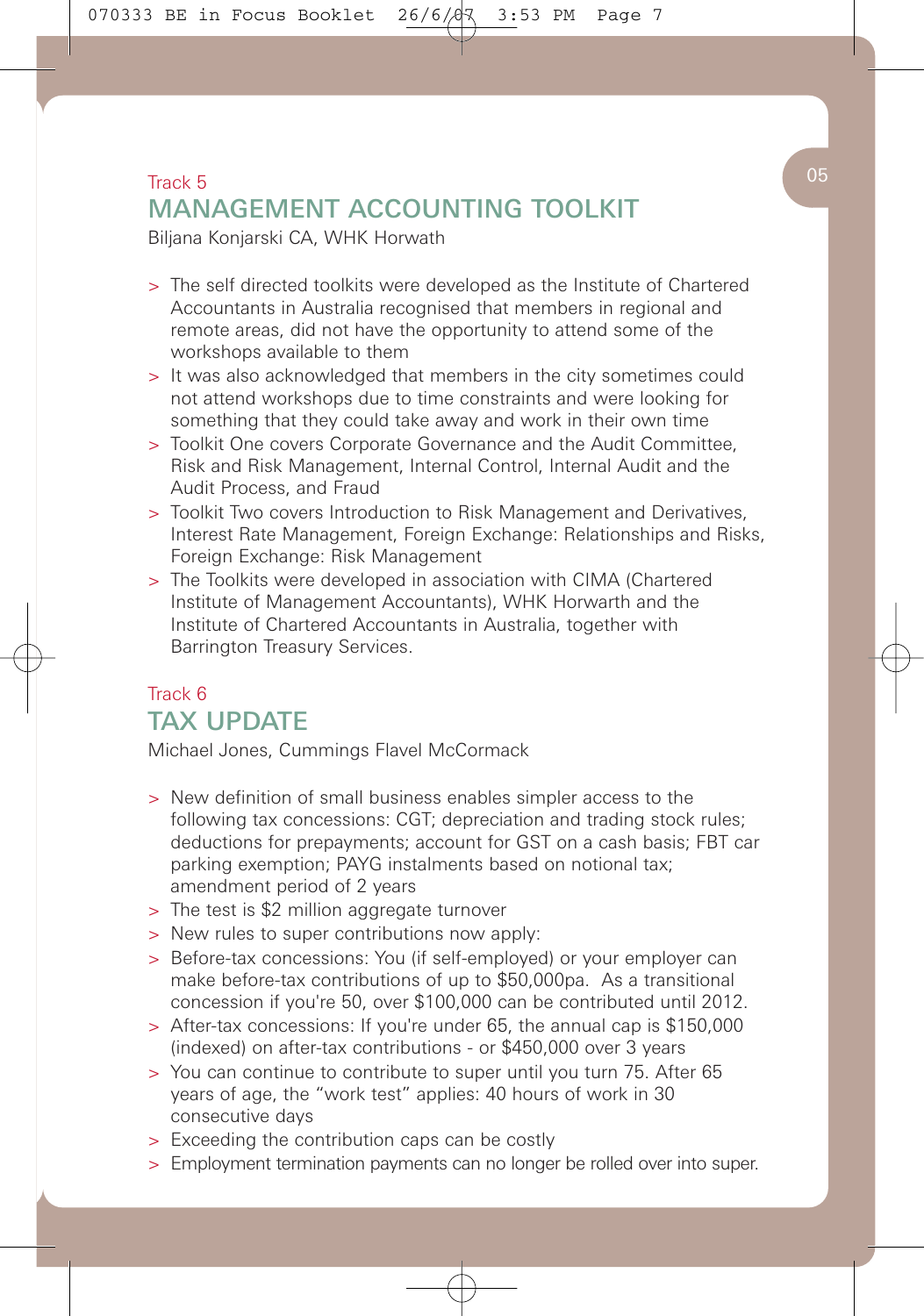## Track 7 SHAREMARKET UPDATE

Tim Lincoln, Lincoln Stock Doctor

- > We may not get the 30% returns of the last financial year but we can still expect 15%-20% returns in the year ahead
- > It's possible to outperform the market if you're disciplined, stick to the Golden Rules and weed out poor performers
- > Through Stock Doctor you can improve further through exposure to the high achieving micro-cap companies (not available in the managed fund)
- > The positives ahead far outweigh the negatives so don't procrastinate
- > Stock highlights: Bradken, Cabcharge, CSL, Fleetwood, Monadelphous, Oakton, QBE, St George, BHP and Rio.

# Track 8 FROM BANKRUPTCY TO MILLIONAIRE IN 7 YEARS

Kirsty Dunphey

- > At 15 I invested my first \$1,000 in sterling silver jewelry, selling at markets and at school
- > A turning point in controlling my fears about business was when I was importing \$10,000 worth of jewelry from Thailand (still only 15-16 years old!)
- > After dropping out of university aged 21, with 2 partners, I opened my first real estate company with two \$10,000 personal loans
- > I bought my first property in my early 20s. I now have 15 properties
- > From 3 people in a 2 bedroom flat (one boot strap!) we grew to 50 people in 6 locations
- > I wanted to be a millionaire by the age of 21. I didn't make it. It took 'til I was 23

## Track 9 LEARNING FROM THE SUCCESS OF A GIANT

Michael Bergdahl, former Wal-Mart executive

- > Smaller businesses shouldn't try to compete with big companies on price. They should focus on extraordinary service
- > A company's culture binds its people together and average people achieve at above average levels
- > Everybody in a company, regardless of where they work, must understand the core business and promote new product ideas
- > Every day is "draft day". Look for talented people everywhere you go they could be the best people to fill a vacancy even if you don't have one now Customer service is all important. If a customer has a problem, ask "what would you like me to do?"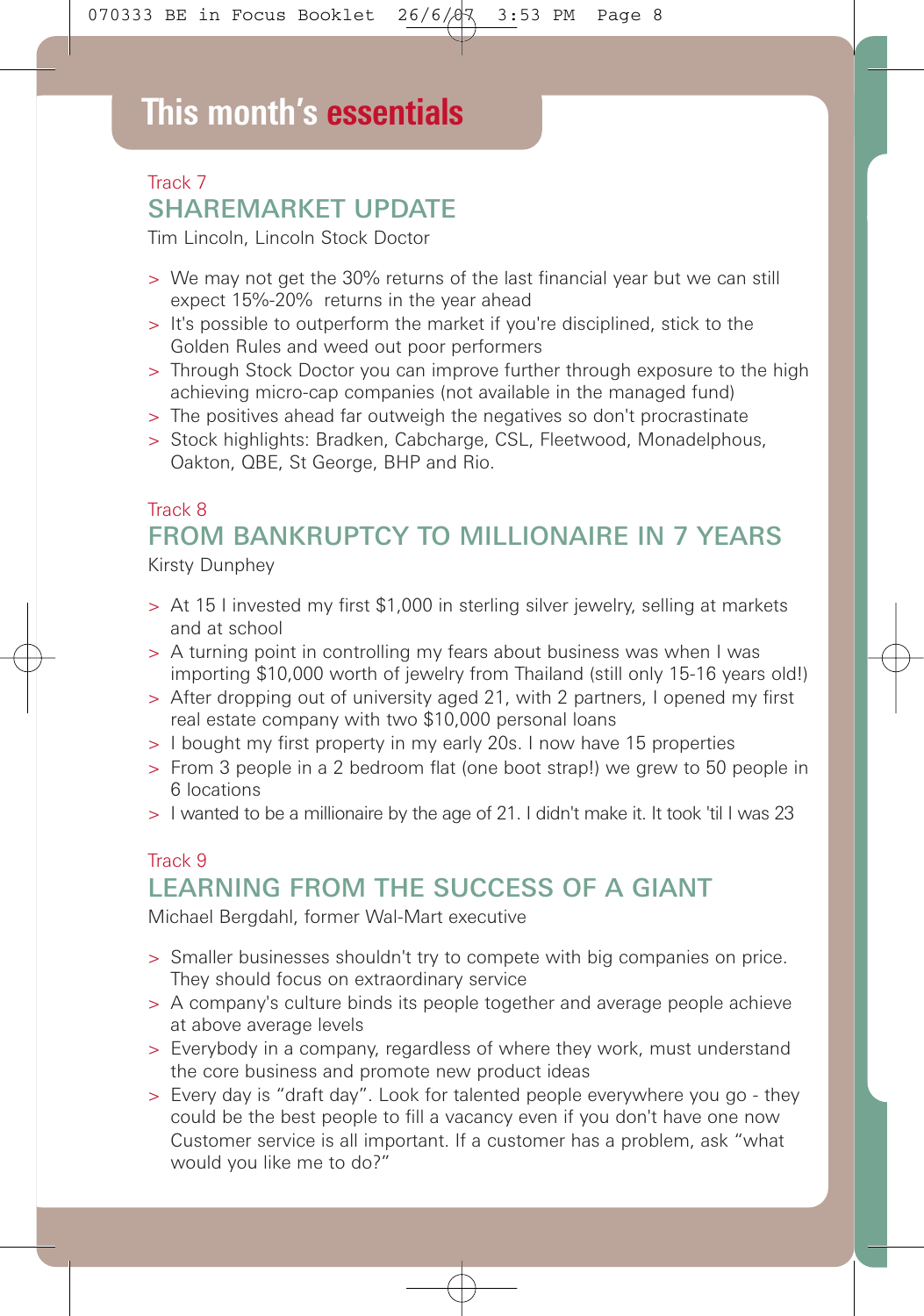# **This month's essentials Information**

For more information about the topics discussed on this July 2007 program, please contact the relevant organisations listed below.

#### **SUPERANNUATION SPLITTING**

The Institute of Chartered Accountants in Australia **1300 137 322 www.charteredaccountants.com. au/training**

#### **PROPERTY TRANSACTIONS**

The Institute of Chartered Accountants in Australia

**1300 137 322 www.charteredaccountants.com. au/training**

#### **MID-YEAR ECONOMIC UPDATE**

Prof Neville Norman, Melbourne University Email: n.norman@unimelb.edu.au

#### **SURVIVING A COMPUTER CONTRACT**

Paul Brennan, Brennans Solicitors Tel: 07 5444 2166 Email: paul.brennan@brennanlaw.com.au Website: www.brennanlaw.com.au

#### **MANAGEMENT ACCOUNTING TOOLKIT**

The Institute of Chartered Accountants in Australia

**1300 137 322 www.charteredaccountants.com. au/training**

#### **MORE TAX CHANGES - AND YOU**

Michael Jones, Cummings Flavel **McCormack** Tel: 03 9252 0800 Email: enquiries@cfmc.com.au Website: www.cfmc.com.au

#### **SHAREMARKET UPDATE**

Tim Lincoln, Lincoln Stock Doctor Website: www.lincolnindicators. com.au Please contact Lincoln direct for details about its Stock Doctor fundamental analysis software or Managed Fund services. Tel: 1300 676 332 or 03 9854 9444.

#### **FROM BANKRUPTCY TO MILLIONAIRE IN 7 YEARS**

Kirsty Dunphey www.kirstydunphey.com kirsty@kirstydunphey.com

#### **HOW SMEs CAN LEARN FROM THE SUCCESS OF A GIANT**

Michael Bergdahl, former Wal-Mart executive. Michael is presenting a half-day seminar with the Australian Institute of Management,Victoria & Tasmania. For details or to book the event, phone 03 9534 8181.





NUMBER ONE IN NUMBERS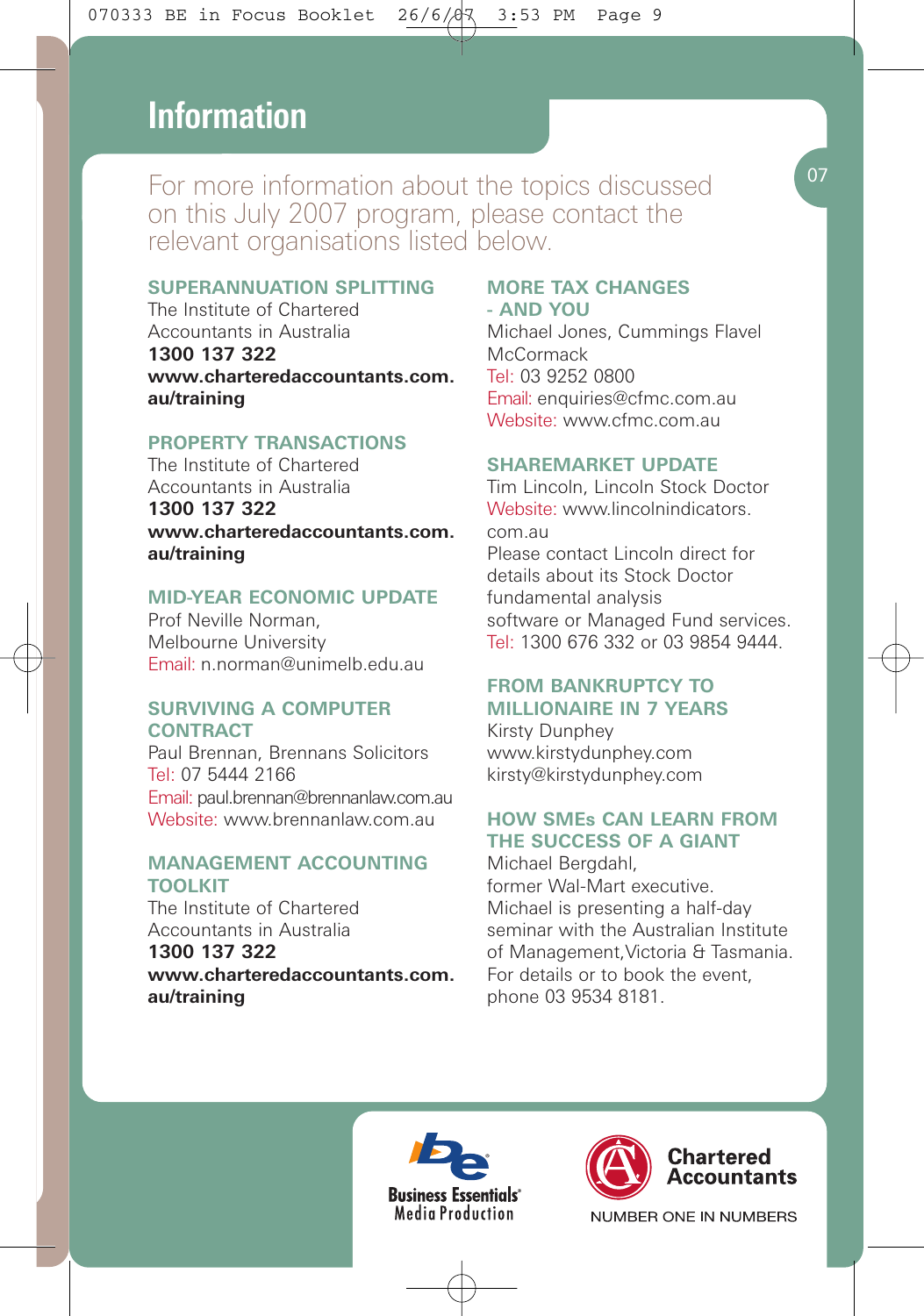# **Subscription Form**

I would like to subscribe to Chartered Accountants Business in Focus and/or Tax in Focus:

| Family name:<br>$\mathcal{L}(\mathcal{L}^{\mathcal{L}})$ and $\mathcal{L}^{\mathcal{L}}$ are the set of the set of the set of $\mathcal{L}^{\mathcal{L}}$                                           |                                                                                                                                                          | First Name:  |                                                                                                                        |                                                                                                                                                                                                                                                                                                                                                                                                                                                                                                                                                  |                                                   |                                                  |       |  |  |
|-----------------------------------------------------------------------------------------------------------------------------------------------------------------------------------------------------|----------------------------------------------------------------------------------------------------------------------------------------------------------|--------------|------------------------------------------------------------------------------------------------------------------------|--------------------------------------------------------------------------------------------------------------------------------------------------------------------------------------------------------------------------------------------------------------------------------------------------------------------------------------------------------------------------------------------------------------------------------------------------------------------------------------------------------------------------------------------------|---------------------------------------------------|--------------------------------------------------|-------|--|--|
| Company:                                                                                                                                                                                            |                                                                                                                                                          |              |                                                                                                                        |                                                                                                                                                                                                                                                                                                                                                                                                                                                                                                                                                  |                                                   |                                                  |       |  |  |
| Address:                                                                                                                                                                                            |                                                                                                                                                          |              |                                                                                                                        |                                                                                                                                                                                                                                                                                                                                                                                                                                                                                                                                                  |                                                   |                                                  |       |  |  |
| City:                                                                                                                                                                                               |                                                                                                                                                          |              | Country:                                                                                                               |                                                                                                                                                                                                                                                                                                                                                                                                                                                                                                                                                  |                                                   | Postcode:                                        |       |  |  |
| Telephone:                                                                                                                                                                                          |                                                                                                                                                          |              | Fax:                                                                                                                   |                                                                                                                                                                                                                                                                                                                                                                                                                                                                                                                                                  |                                                   |                                                  |       |  |  |
| Email:                                                                                                                                                                                              |                                                                                                                                                          |              | Member No:                                                                                                             |                                                                                                                                                                                                                                                                                                                                                                                                                                                                                                                                                  |                                                   |                                                  |       |  |  |
| Age Group (please tick one):                                                                                                                                                                        | $\Box$ 18-25                                                                                                                                             | $\Box$ 26-35 |                                                                                                                        |                                                                                                                                                                                                                                                                                                                                                                                                                                                                                                                                                  | $\Box$ 36-45 $\Box$ 46-55 $\Box$ 56-65 $\Box$ >65 |                                                  |       |  |  |
| Type of Business:<br>Number of Employees:                                                                                                                                                           |                                                                                                                                                          |              |                                                                                                                        |                                                                                                                                                                                                                                                                                                                                                                                                                                                                                                                                                  |                                                   |                                                  |       |  |  |
| <b>Subscription Pricing (GST Inclusive)</b>                                                                                                                                                         |                                                                                                                                                          |              |                                                                                                                        |                                                                                                                                                                                                                                                                                                                                                                                                                                                                                                                                                  |                                                   |                                                  |       |  |  |
| Product                                                                                                                                                                                             |                                                                                                                                                          |              |                                                                                                                        | <b>Australian Rates</b><br><b>Members</b>                                                                                                                                                                                                                                                                                                                                                                                                                                                                                                        | <b>Standard</b>                                   | <b>Overseas Rates</b><br><b>Members</b> Standard |       |  |  |
| Business In Focus - CD                                                                                                                                                                              |                                                                                                                                                          |              |                                                                                                                        | \$385                                                                                                                                                                                                                                                                                                                                                                                                                                                                                                                                            | \$485                                             | \$385                                            | \$485 |  |  |
| Tax In Focus - CD<br>$\mathsf{L}$                                                                                                                                                                   | \$385                                                                                                                                                    | \$485        | \$385                                                                                                                  | \$485                                                                                                                                                                                                                                                                                                                                                                                                                                                                                                                                            |                                                   |                                                  |       |  |  |
| Combined (Business in Focus $+$ Tax in Focus) $-$ CD<br>$\mathsf{L}$                                                                                                                                | \$695                                                                                                                                                    | \$875        | \$695                                                                                                                  | \$875                                                                                                                                                                                                                                                                                                                                                                                                                                                                                                                                            |                                                   |                                                  |       |  |  |
| Business in Focus - Online<br>$\Box$                                                                                                                                                                | \$250                                                                                                                                                    | \$300        | \$230                                                                                                                  | \$280                                                                                                                                                                                                                                                                                                                                                                                                                                                                                                                                            |                                                   |                                                  |       |  |  |
| Tax in Focus - Online<br>$\Box$                                                                                                                                                                     |                                                                                                                                                          |              |                                                                                                                        | \$250                                                                                                                                                                                                                                                                                                                                                                                                                                                                                                                                            | \$300                                             | \$230                                            | \$280 |  |  |
| $\Box$ Combined (Business in Focus + Tax in Focus) – Online                                                                                                                                         |                                                                                                                                                          |              |                                                                                                                        | \$450                                                                                                                                                                                                                                                                                                                                                                                                                                                                                                                                            | \$540                                             | \$420                                            | \$500 |  |  |
| <b>Payment Options</b><br>Please find enclosed cheque made payable to Business Essentials Pty Ltd for<br>\$<br>OR debit my:<br>$\Box$ Amex<br>Cardholder's name                                     |                                                                                                                                                          |              | $\Box$ Mastercard                                                                                                      |                                                                                                                                                                                                                                                                                                                                                                                                                                                                                                                                                  | ∩ Visa                                            |                                                  |       |  |  |
| Card number                                                                                                                                                                                         |                                                                                                                                                          |              |                                                                                                                        |                                                                                                                                                                                                                                                                                                                                                                                                                                                                                                                                                  |                                                   |                                                  |       |  |  |
|                                                                                                                                                                                                     |                                                                                                                                                          |              |                                                                                                                        |                                                                                                                                                                                                                                                                                                                                                                                                                                                                                                                                                  | Expiry date                                       |                                                  |       |  |  |
| Signature                                                                                                                                                                                           |                                                                                                                                                          |              |                                                                                                                        |                                                                                                                                                                                                                                                                                                                                                                                                                                                                                                                                                  |                                                   |                                                  |       |  |  |
| Please send your order details to:<br>Free Fax: 1800 656 351                                                                                                                                        | Please Note: Upon payment this notice becomes a<br>TAX INVOICE. Please retain a copy for your records.<br>Business Essentials Pty Ltd ABN 98 006 144 449 |              |                                                                                                                        |                                                                                                                                                                                                                                                                                                                                                                                                                                                                                                                                                  |                                                   |                                                  |       |  |  |
| Free Call: 1800 039 098                                                                                                                                                                             |                                                                                                                                                          |              | 405 Riversdale Rd Hawthorn East Vic 3123 Australia<br>Privacy Notification - The Institute of Chartered Accountants in |                                                                                                                                                                                                                                                                                                                                                                                                                                                                                                                                                  |                                                   |                                                  |       |  |  |
| Free Post: send this form, (accompanied by<br>a cheque to)<br>Business Essentials Pty Ltd,<br>Reply Paid 579, Hawthorn East,<br>VIC 3123. Australia<br>Tel: +61 3 9882 8333<br>Fax: +61 3 9882 8017 |                                                                                                                                                          |              |                                                                                                                        | Australia respects the privacy of individuals and acknowledges that the<br>information you provide on this form is protected by the Privacy<br>Amendment (Private Sector Act) 2000. The information collected by the<br>Institute is used for the purpose of processing your registration and<br>providing you information (via email and/or mail) on upcoming events,<br>specific products and services provided by or associated with the<br>Institute. To access a full copy of our policy visit<br>charteredaccountants.com.au/privacypolicy |                                                   |                                                  |       |  |  |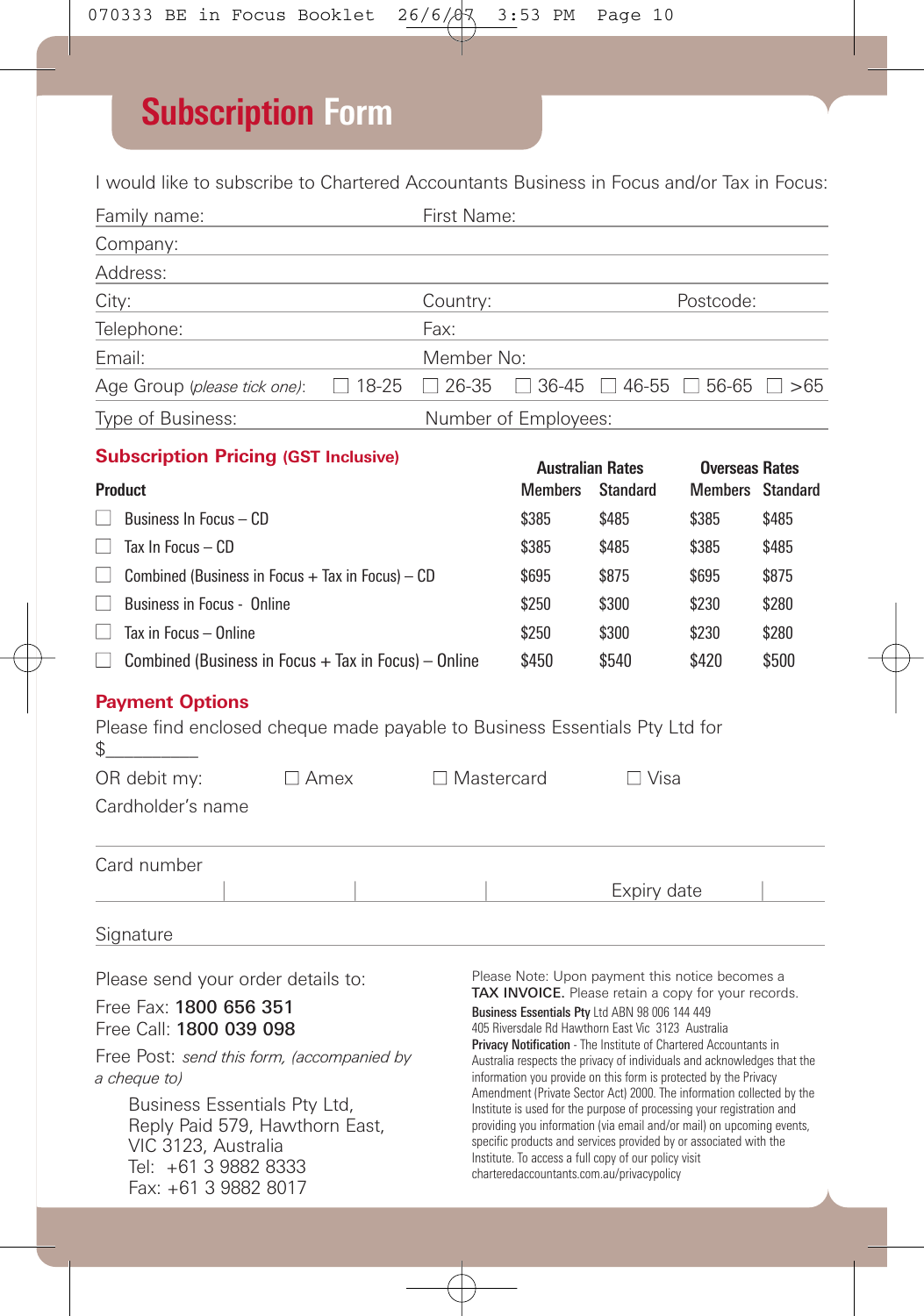

# **Training and Development – at your fingertips**

Keep abreast of the latest development in business and tax in your car, at your desk, or even on the bus!

Your annual subscription will consist of monthly audio updates either on hot topics in business or the latest tax news.

You can choose to have your subscription delivered each month on CD or online. The online version has an optional MP3 download capability enabling you to keep up-to-date via your iPod®, compatible mobile phone, PDA or any other MP3 device.

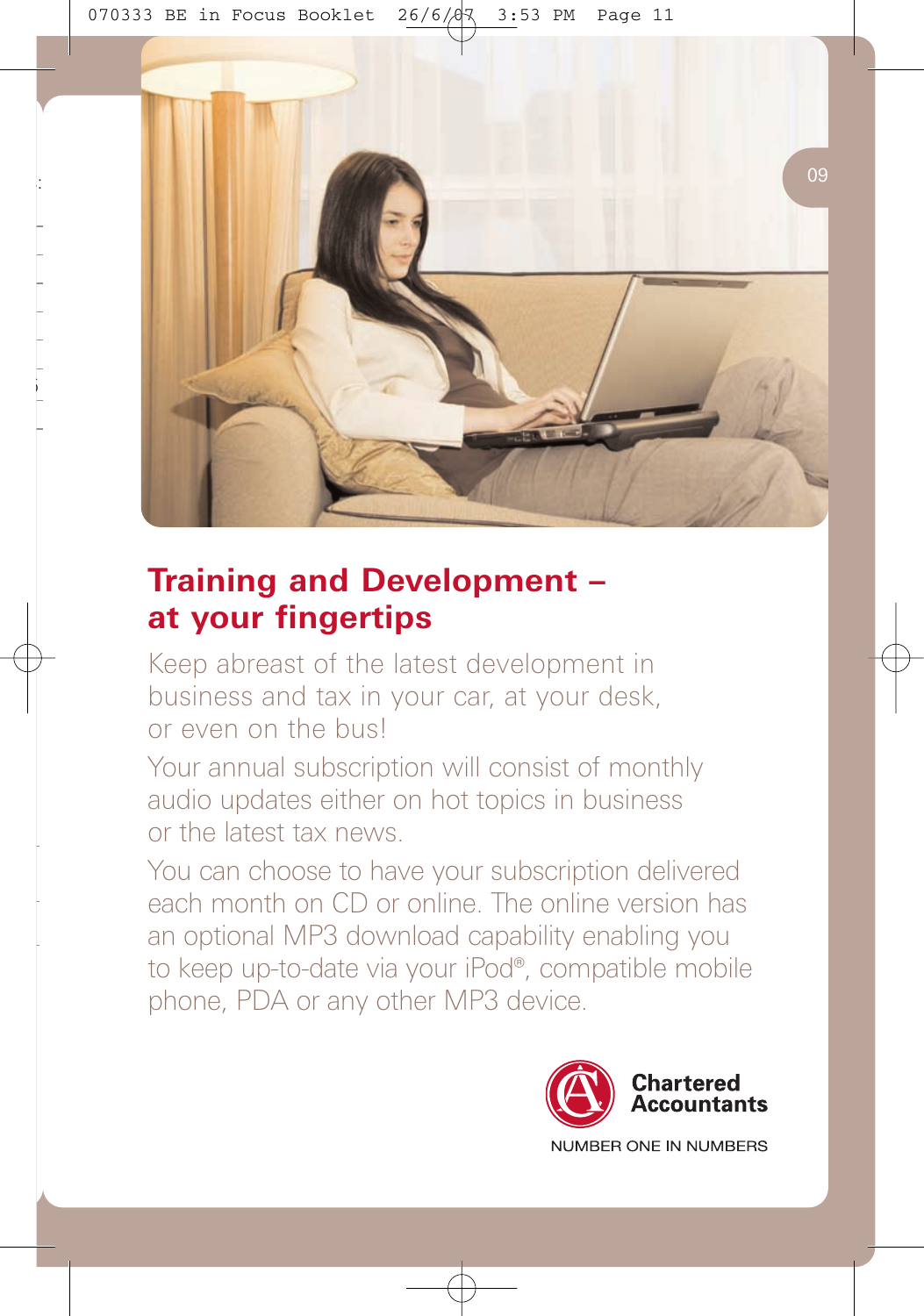

**As a fellow Business Essentials listener 1** share your enthusiasm to learn from the expertise of others to achieve your business and lifestyle goals.

For over 20 years, Lincoln has specialised in developing intelligent share market solutions to help investors achieve their investment goals.

The Lincoln Australian Share Fund is an **ideal investment option for busy** professionals to access Lincoln's unique financial health approach, which professionally hand picks quality. undervalued stocks for inclusion in our **Australian Share Fund.** 

It's no coincidence that our Managed Fund's FY06 performance was ranked No.1 in its class by investment research firm Morningstar\*.

Apply for an information pack today by calling 1300 676 332.

www.lincolnindicators.com.au

Yours sincerely.

**Tim Lincoln Managing Director** Lincoln

n our website or by calling us. You should consider the PDS in deciding whether to acquire or continue to bold the product. Lincoln Australian Share<br>und ARSN 111 734 279 (APIR ETLO043AU) Investment Manager: Lincoln Indicat



# Are you maximising your portfolio returns?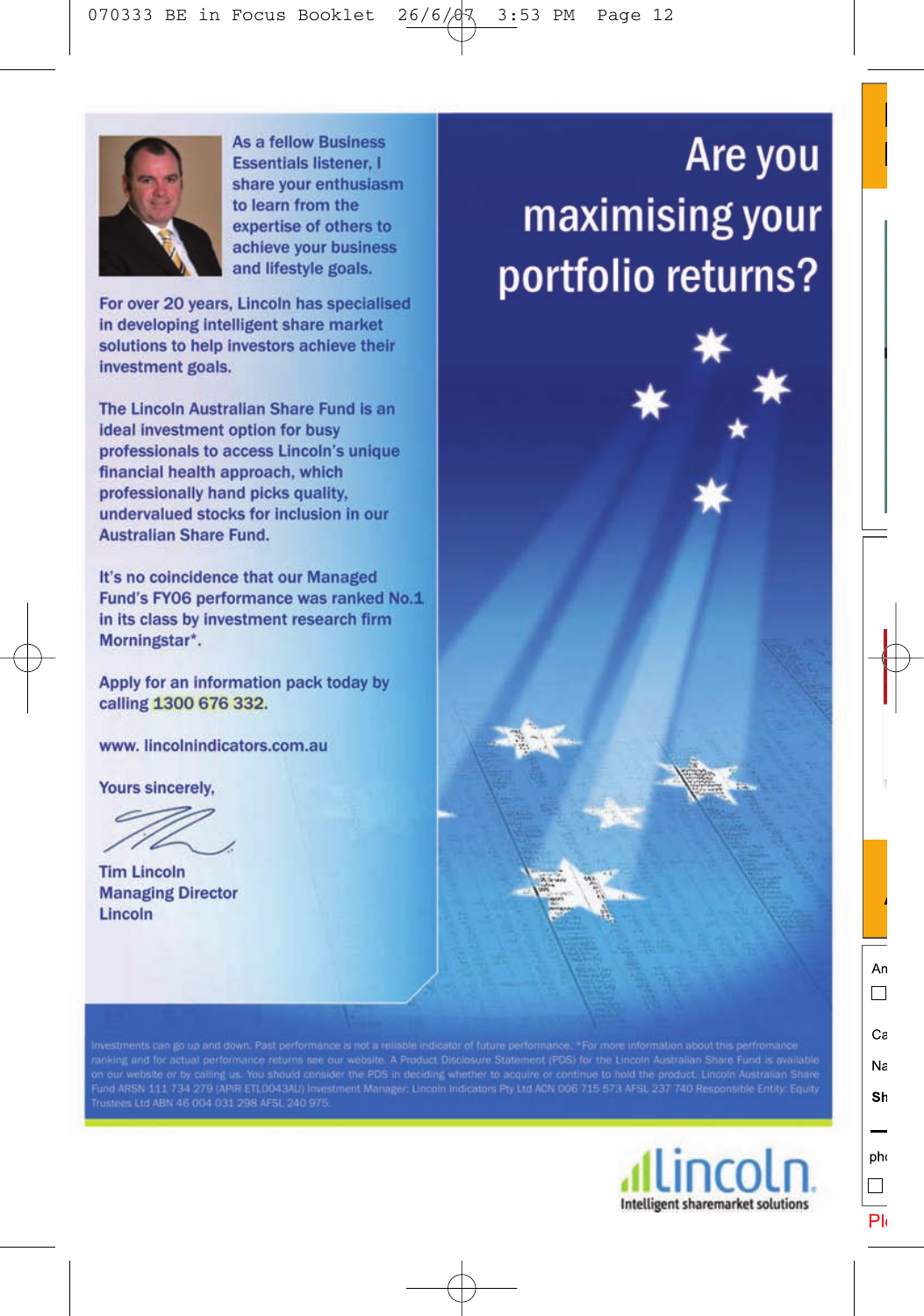



# ...and get \$314 of products FREE!

| <b>ALLAN PEASE</b><br><b>PAUL DUNN</b><br>book<br>value \$35                                                                                                                                         | OUESTIONS AR<br>ALLAN PEASE<br><b>Buy 1200 000 Sense Send &amp; Philadelph</b><br>book<br>value \$35.00                                                                                                                              | <b>ALLAN PEASE</b><br>ALLAN GARNER<br>book<br>value \$35.00 | <b>BODY LANGUAGE</b><br>LAN + BARBARA PE<br>book<br>value \$40.00 | THE ELAMIE<br><b>Best of Body Language</b><br><b>EST OF BOOY LANGUAGE</b><br>ALLAN PEASE<br><b>ASSIST we're had a car</b><br>$\frac{1}{2}$<br><b>DVD</b><br>value \$99.00 | PEOPLE SKILLS FOR<br>Allan & Barbara<br><b>PEASE</b><br>2books<br>value \$40.00 | <b>IT'S NOT WHA</b><br>YOUSA<br><b>ALLAN PEASE</b><br>CD<br>value \$30.00 |
|------------------------------------------------------------------------------------------------------------------------------------------------------------------------------------------------------|--------------------------------------------------------------------------------------------------------------------------------------------------------------------------------------------------------------------------------------|-------------------------------------------------------------|-------------------------------------------------------------------|---------------------------------------------------------------------------------------------------------------------------------------------------------------------------|---------------------------------------------------------------------------------|---------------------------------------------------------------------------|
|                                                                                                                                                                                                      |                                                                                                                                                                                                                                      |                                                             |                                                                   | To order please call 07-5445 5600 or fill out form below.                                                                                                                 | All these for FREE!                                                             |                                                                           |
| Amount: <u>\$250 (المجرماتية GST)</u> → + shipping: <u>\$20 (المجرماتية GST)</u> = TOTAL: \$270 (المجرماتية GST)<br>$\Box$ Cheque Included OR Credit Card $\Box$ VISA<br>Card No:<br>Name on card: _ | <u> 1986 - Andrea Ann ann an Aonaich ann an Aonaich ann an Aonaich ann an Aonaich ann an Aonaich ann an Aonaich an Aonaich ann an Aonaich ann an Aonaich ann an Aonaich ann an Aonaich ann an Aonaich ann an Aonaich ann an Aona</u> |                                                             |                                                                   | MasterCard AMEX                                                                                                                                                           | □ DinersCard                                                                    | BankCard<br>ine<br>agaz<br>Expiry Date: /                                 |
| <b>Shipping Details</b><br>I would like to receive your free email newsletter                                                                                                                        |                                                                                                                                                                                                                                      |                                                             | Address: __ __ __ __ __ __ __ __ __ __ __                         | $\frac{1}{2}$ and $\frac{1}{2}$ and $\frac{1}{2}$ and $\frac{1}{2}$ and $\frac{1}{2}$                                                                                     | Postcode:<br>Signature: __ __ __ __ __ __ __ __ __ __                           | issent<br>Business                                                        |

Please fax the signed order to 07- 5445 5688 or send to PO Box 1260, Buderim, QLD 4556